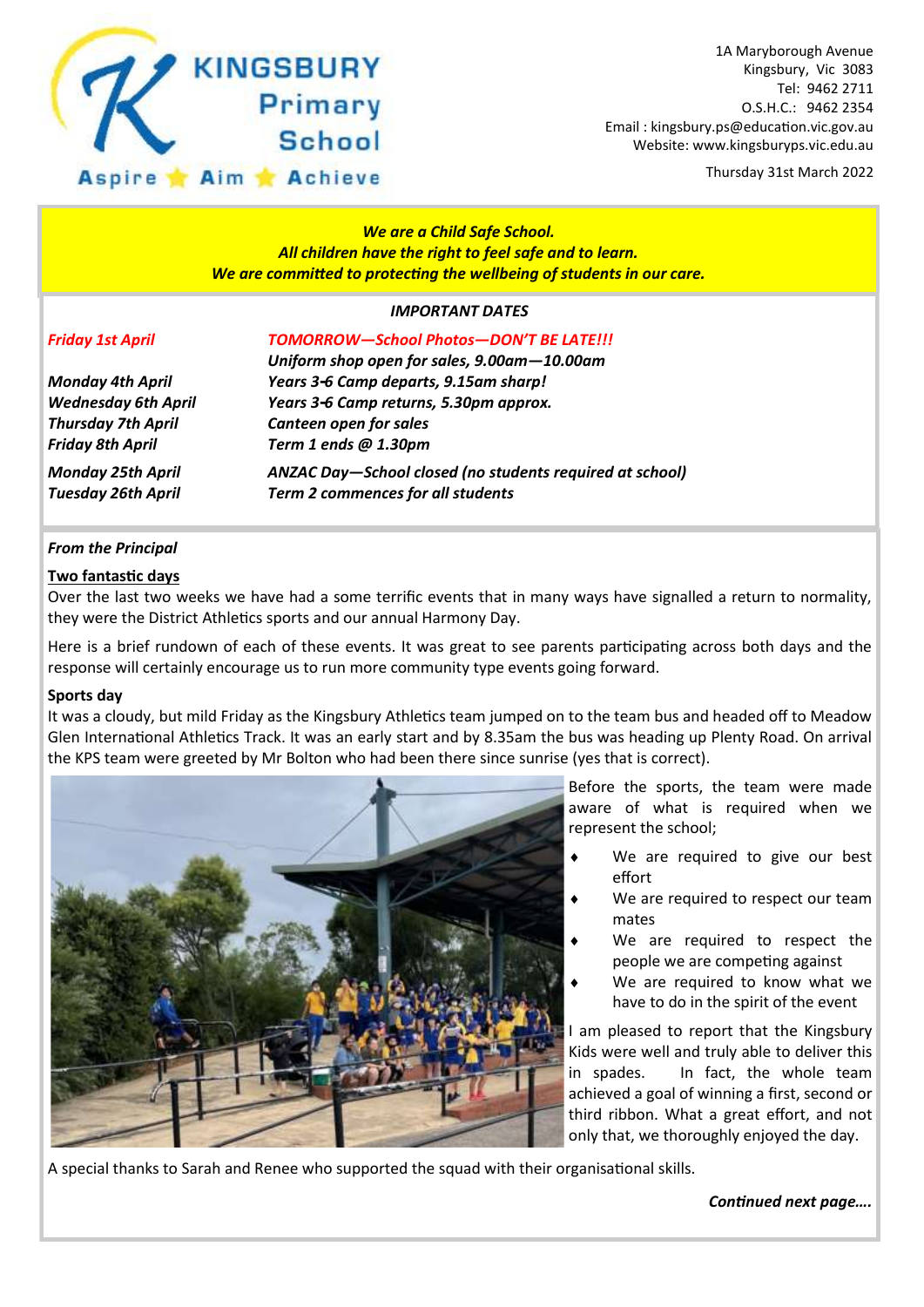# *From the Principal (continued)*

Some of the students from Grade 3/4B provided some reflections about the day, as well as some advice for someone going in the sports for the first time.

Chau Anh and Mai were both a little bit nervous about being in the sports at first, but at the end of the day they felt very pleased that they had taken part in the sports. Chau Anh was in a quite difficult event (the high jump) but she persisted and ended up coming second. Mai enjoyed all of the events that she was in and was able to get ribbons in both an individual and a team event.

# *Chau Anh (Advice) " Try your best and don't be nervous"*

# *Mai (Advice) " Winning is good but having fun is also important"*

Sao had a busy day and really enjoyed being in the Cross -Ball and the 100 metres sprint. Sao enjoyed the 100 metres because she came first . She felt quite excited about being in the sports and will be more confident next time around.

Lucas had a very busy program and participated in six events. At the end of such a demanding day he was quite understandably very tired. Lucas was able to get ribbons in the teams events, however, the big effort was getting a ribbon in the 800 metres.

# *Sao (Advice) ' You should look forward to the sports because it's a lot of fun"*

# *Lucas (Advice)" Don't worry about being in lots of events just have a rest, some water and just do the next one"*

For Coca and Shanon it was their first sports and they were a little bit nervous at the start of the day. They especially enjoyed the tunnel ball event and they were very successful doing it as well with them both getting ribbons. Coca was also in the 75 metres and he was able to finish first in this event. Shanon was in the 100 metres which he found challenging but was glad he went in it.

# *Shanon (Advice)* **"It is good if you practice for your event because it can help you to improve"**

*Coca (Advice) " I also think it is important to practice and it's a great idea to warm up before your event*

# **Harmony Day**



# *Paul, our Gardener, working alongside one of our planting groups.*

It has been a long held Kingsbury tradition to have a special event to mark Harmony Day. Without doubt one of the wonderful things about KPS is the richness and diversity in our community. This year there were a couple of aspects that we couldn't run (such as our traditional shared banquet) but lots of things could.

The school was divided into three multi-aged groups and they participated in three activities. There was a dance group who visited, there was a scavenger hunt around our school grounds and there was a planting day.

We now have our greenhouses well and truly set up with seedlings and seeds all tubed up. In about six weeks time we will transfer them over to

our Kitchen

Garden beds and hopefully ready for harvest around springtime.

The second key action was to establish our Harmony garden, which is designed to be a place where our community can sit and connect with others. At present we are choosing some colours to paint the surrounds that will reflect the Kingsbury ethos of inclusiveness and welcome.

*Nacha from Preps showing how to set up the tube.*



*Continued next page….*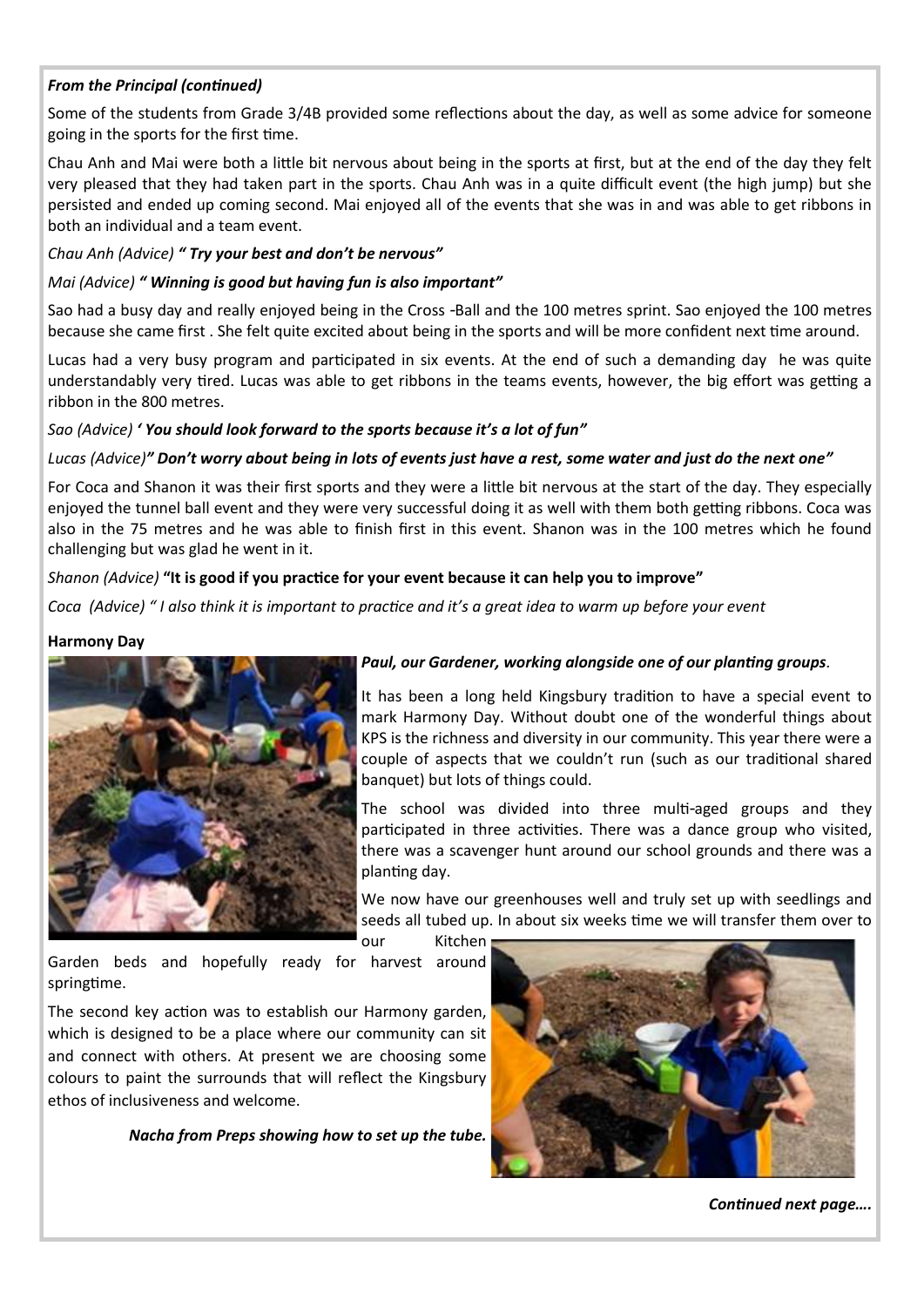# *From the Principal (continued)*

# **Open Day May 5th - Save the date!!!**

We are planning an excellent Open Day on May 5<sup>th</sup> and we are looking forward to welcoming everyone in our community to our school.

These arrangements will be subject to any COVID restrictions that might be in place. As usual we will be agile and do the best we can to allow maximum involvement.

The events will predominantly take place in the afternoon and will run from 1.30pm-3.30pm. A complete program will be released closer to the day.

*All the best Brett Millott Principal*



# *PARENTS & FRIENDS EASTER RAFFLE*

Our Parents & Friends Group are once again running the Easter Raffle. Donations can be placed in the basket at the school office. Raffle will be drawn on the last day of Term 1, Friday 8th April.

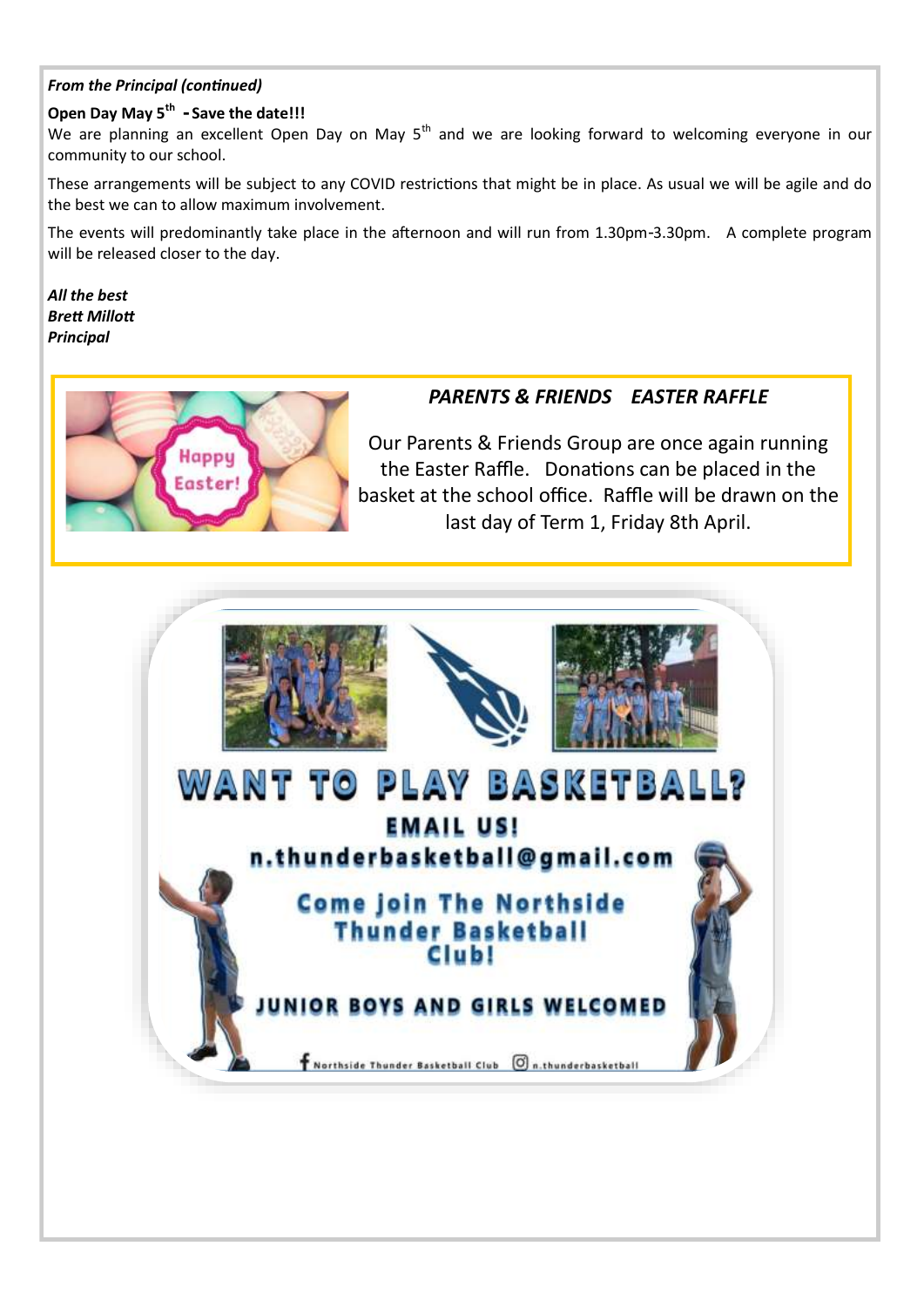# KINGSBURY OUT OF SCHOOL HOURS CARE Email: oshc.kingsbury.ps@education.vic.gov.au

Telephone: 9462 2354

In OSHC this fortnight, we learned to turn leftover risotto into arancini balls! It was a little bit of a sticky job, as it involved shaping the rice balls in our hands, sticking a cube of cheese inside and then coating them in flour, egg and breadcrumbs. Thankfully the effort paid off, and what we created were delicious, crispy balls of risotto with a melted cheese centre that dangled from our forks as we ate (just look at Violet's expression as she hit the cheesy jackpot!). Of the arancini, Maxwell said "the cheese is so oooooozy!" and Oscar said "I want to eat every crumb!".

Well done to all the children who participated in our emergency evacuation rehearsal last Thursday. We were impressed with their insightful questions in the lead up to the day, and very pleased with the way they listened and followed the procedure when the time came.

Information is now available for our upcoming holiday program! The program will run for the two weeks from Monday the 11th of April, but will be closed on all public holidays. We have planned some very exciting excursions to IMAX for a 3D movie. Edendale Farm to see the animals and Watermarc for a play in the pools. We're even going on a ferry boat to Williamstown, where we'll enjoy a fish and chip lunch by the water! For our days at school, we've got all sorts of fun activities, including Hawaiian-themed beach games, a dress up day, and "camping" experiences on the oval.

Existing OSHC users are welcome to book in now via My Family Lounge, email or our paper form. New users are welcome, but please get in touch as soon as possible to start the enrolment process. We'd love to see you there!

|                          | MONDAY                                                                       | TUESDAY                              | WEDNESDAY                              | THURSDAY             | FRIDAY                  |
|--------------------------|------------------------------------------------------------------------------|--------------------------------------|----------------------------------------|----------------------|-------------------------|
| BREAKFAST                | BAKED PORRIDGE                                                               | TOAST AND CEREAL                     | SCRAMBLED EGGS<br>WITH HASH BROWNS     | TOAST AND CEREAL     | TOAST AND CEREAL        |
| AFTERNOON TEA            | <b>ROAST POTATOES</b>                                                        | SAUSAGE SIZZLE                       | VEGIE PASTA BAKE                       | POPCORN              | PIKELETS                |
| ACTIVITY OPTION 1        | ART CHALLENGE THEME:<br>LAINING CATS AND DOGS'                               | COOKING: CHOC-CHIP<br><b>CODKIES</b> | CRAFT: ROALD DAHL'S<br>ROLY-POLY BERDS | COOKING: MINI PIZZAS | FINGERPRINT DODDLES     |
| <b>ACTIVITY OPTION 2</b> | POISON BALL                                                                  | <b>BUBBLE PLAY</b>                   | DODGEBALL                              | TAIL TIGGY           | <b>OBSTACLE COURSES</b> |
| FREE PLAY IDEAS          | PLAY MEMORY OR CONNECT FOUR, MAKE A BOOKMARK, WRITE A POEM, DO A WORD SEARCH |                                      |                                        |                      |                         |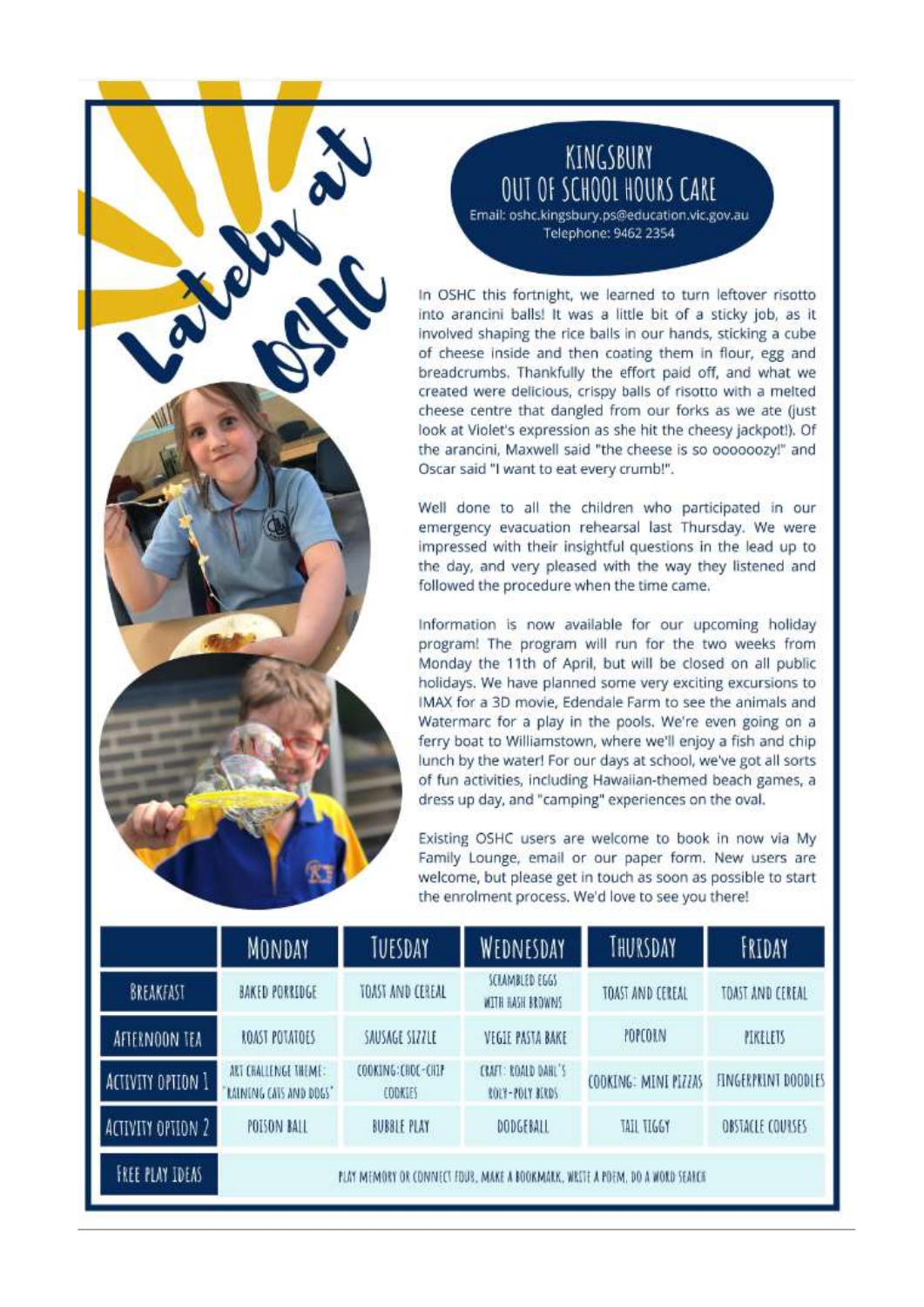AUTUMN 2022 HOLIDAY PROGRAM



To enquire, please contact the program on 9462-2354 or via email: othe kingsbury ps@ediverkion.vir.gov.au Please see the booking pack for further details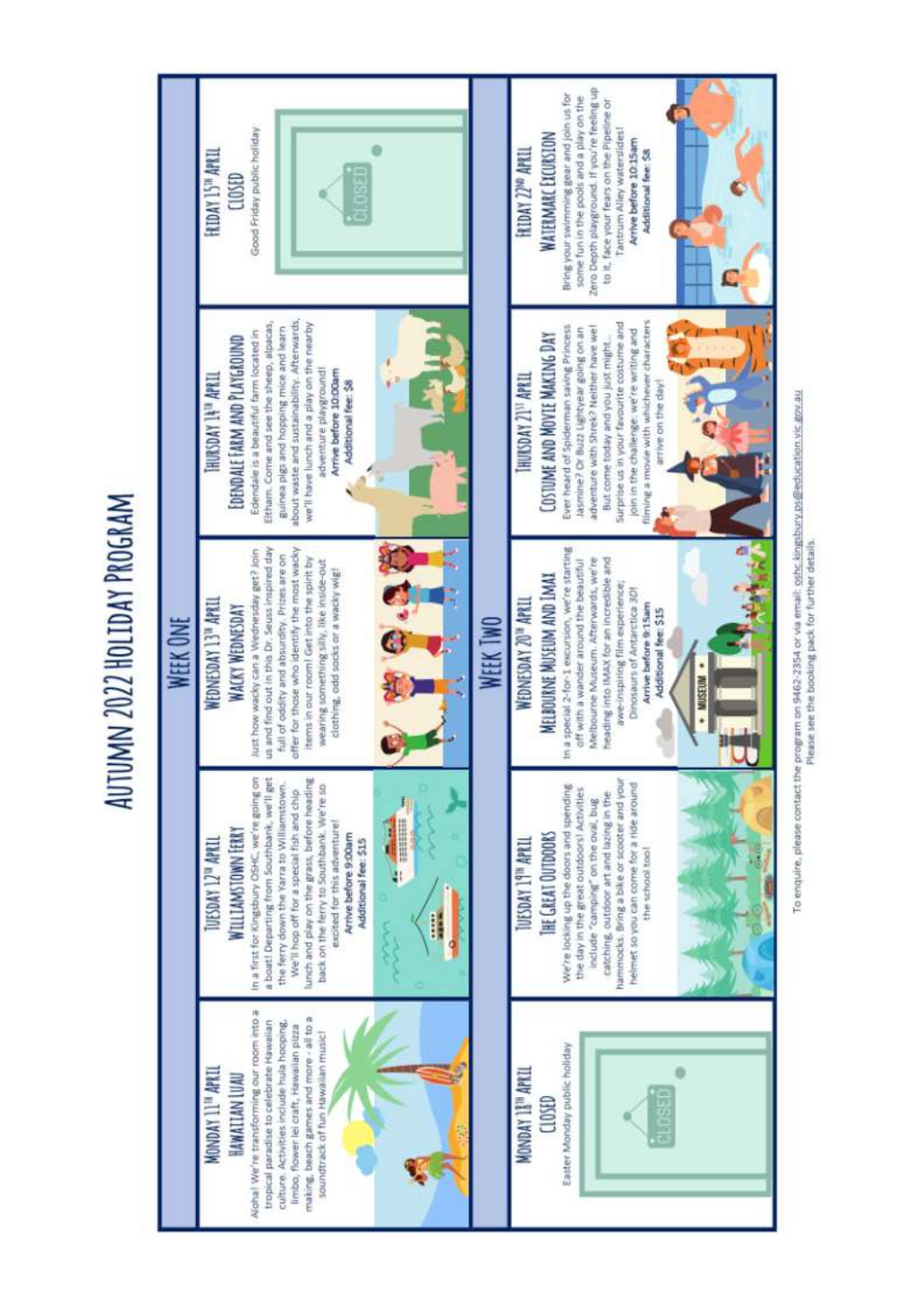|                                              | 2022 Photo Day                                                                                                                                                                                                                                                                                                                                                                                                                                   |
|----------------------------------------------|--------------------------------------------------------------------------------------------------------------------------------------------------------------------------------------------------------------------------------------------------------------------------------------------------------------------------------------------------------------------------------------------------------------------------------------------------|
|                                              | <b>Online and Envelope Order Instructions</b>                                                                                                                                                                                                                                                                                                                                                                                                    |
| <b>Dear Parents and Students,</b>            |                                                                                                                                                                                                                                                                                                                                                                                                                                                  |
| order instructions (below) are followed.     | Kingsbury Primary School PHOTO DAY IS 01-04-2022<br>School photo order envelopes have been or will be distributed to every student and it is important that the                                                                                                                                                                                                                                                                                  |
|                                              | ** IMPORTANT PLEASE NOTE - ONLINE ORDERING FOR SIBLING PHOTOS WILL CUT OFF ON 31-03-2022 **                                                                                                                                                                                                                                                                                                                                                      |
| 4 EASY STEPS TO ONLINE SCHOOL PHOTO ORDERING | ONLINE ORDERING Your child's school photos are now available for secure online purchase, please note if you are<br>ordering online, you do not need to return an envelope to the school                                                                                                                                                                                                                                                          |
|                                              | Step 1: Click Here - For online ordering process for your school.                                                                                                                                                                                                                                                                                                                                                                                |
|                                              | - OR - Go to www.advancedlife.com.au before photo day and enter your school code [KAP MVN MG2]                                                                                                                                                                                                                                                                                                                                                   |
| Step 2: Enter your student's details         |                                                                                                                                                                                                                                                                                                                                                                                                                                                  |
|                                              | Step 3: Choose the package that best suits your needs (all orders will be returned to the school for collection)                                                                                                                                                                                                                                                                                                                                 |
|                                              | Step 4: Pay for the photos via the shopping cart (upper right corner of the page)                                                                                                                                                                                                                                                                                                                                                                |
|                                              | ** Online Orders have a 1.5% merchant fee applied when using Visa, Mastercard or PayPal.                                                                                                                                                                                                                                                                                                                                                         |
|                                              | Please Note: If you miss photo day, portrait and group packages can still be ordered online for 7 days afterwards with no late fees.<br>After that time, late orders will require separate processing and handling and therefore will incur a \$15 late fee per package.                                                                                                                                                                         |
|                                              | FAMILY / SIBLING PHOTOS No envelope required if ordering online                                                                                                                                                                                                                                                                                                                                                                                  |
| 3 EASY STEPS TO ONLINE SCHOOL PHOTO ORDERING |                                                                                                                                                                                                                                                                                                                                                                                                                                                  |
|                                              | - Go to www.advancedlife.com.au before photo day and enter your school code [KAP MVN MG2]                                                                                                                                                                                                                                                                                                                                                        |
|                                              | Family/Sibling photo orders online close on 31-03-2022                                                                                                                                                                                                                                                                                                                                                                                           |
|                                              | - Orders can be placed by returning an envelope up until photo day with exact cash amount.                                                                                                                                                                                                                                                                                                                                                       |
| ORDERING USING AN ENVELOPE                   |                                                                                                                                                                                                                                                                                                                                                                                                                                                  |
|                                              | ENVELOPES WILL BE HANDED TO EACH CHILD, PLEASE SEE THE SCHOOL OFFICE IF YOU HAVE NOT RECEIVED ONE                                                                                                                                                                                                                                                                                                                                                |
|                                              | Step 1: Student Details: Complete the student details section on the front of the order envelope.                                                                                                                                                                                                                                                                                                                                                |
| Please use black or blue pen.                |                                                                                                                                                                                                                                                                                                                                                                                                                                                  |
|                                              | Step 2: Purchase Details: Complete the purchase details on the front of the envelope.                                                                                                                                                                                                                                                                                                                                                            |
|                                              | Step 3: Payment Method: Select your payment method.<br>Credit Card - Online Only at www.advancedlife.com.au                                                                                                                                                                                                                                                                                                                                      |
|                                              | Cash - Please enclose correct money - as change is not available                                                                                                                                                                                                                                                                                                                                                                                 |
|                                              | Please Note: A portrait and a class group photograph will be taken of every student at the school, regardless of purchase. Photographs of your children taken as part of<br>a class group are only permitted to be distributed within their own class. Your child's name will appear on the class group photo. If you Do Not wish your child to be<br>photographed, please contact your school office with your instructions prior to Photo Day. |
|                                              | Please feel free to contact us via email or phone should you have any queries regarding your child's school photo order.                                                                                                                                                                                                                                                                                                                         |
|                                              | info@advancedlifevic.com.au or 03 9852 1133                                                                                                                                                                                                                                                                                                                                                                                                      |
|                                              | <b>Advancedife Team</b>                                                                                                                                                                                                                                                                                                                                                                                                                          |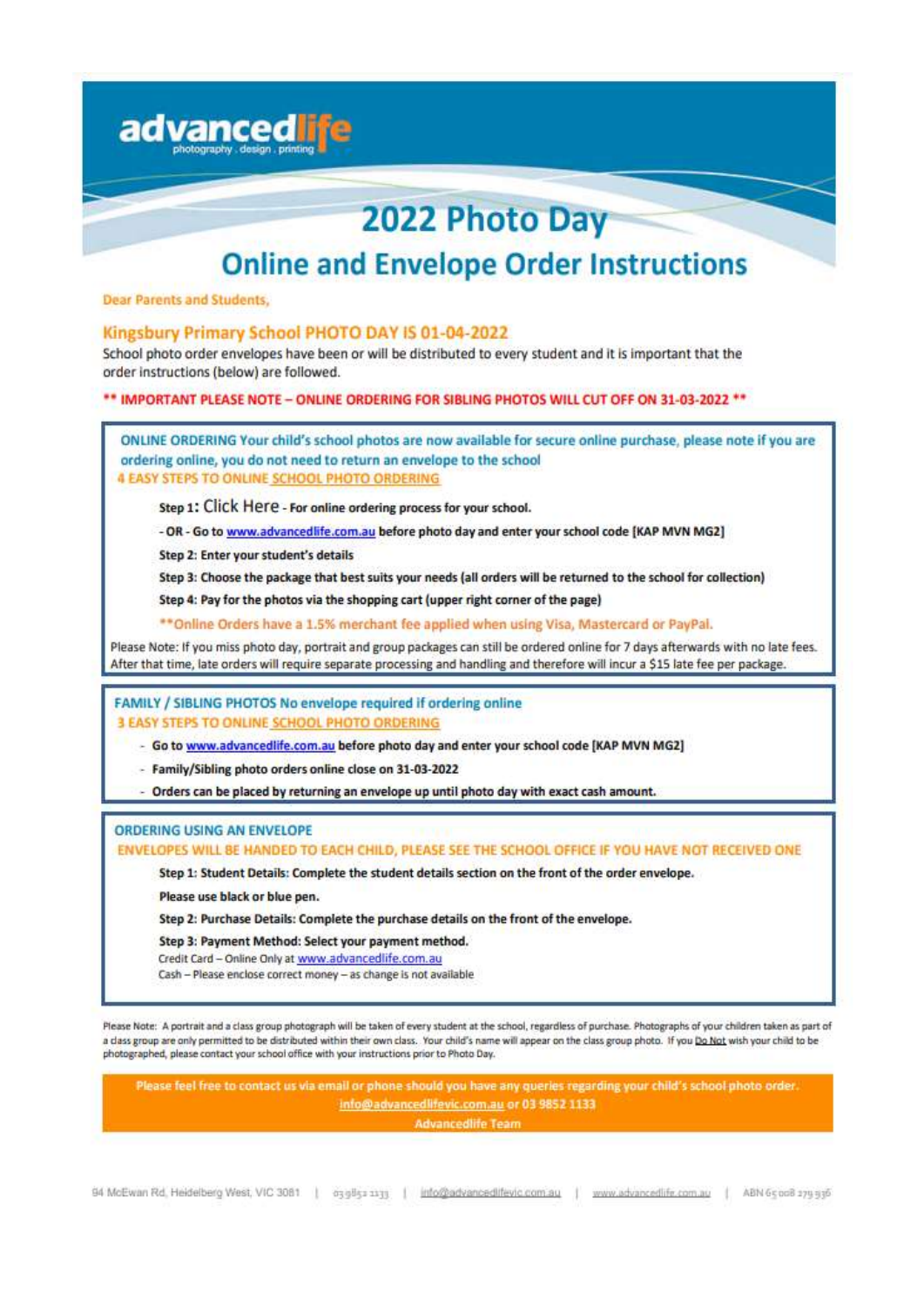Primary **School** Aspire • Aim • Achieve

# **Saturday April 30th**  $11am - 2pm$

MUNI<br>HES S

At Kingsbury Primary School 1A Maryborough Ave, Kingsbury

**Free Outdoor Event** 

# Open to EVERYONE!

Kids and adults clothing, all sizes + shoes too!

Please bring good quality clean clothes to swap - no holes or stains. "Clothes you'd give to a friend"

PLUS Sausage Sizzle & Kids Playground

Contact kps.parentgroup@gmail.com